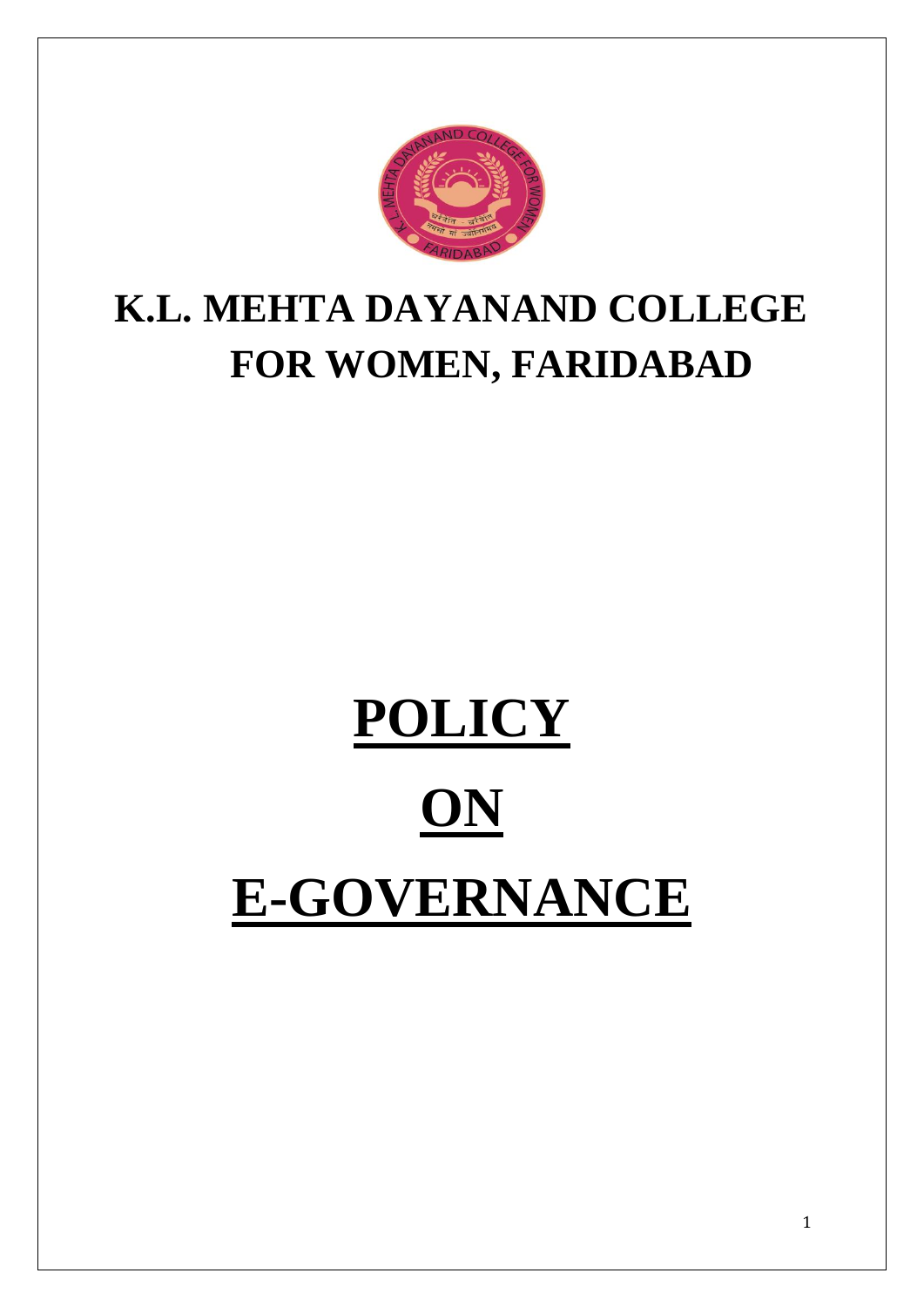#### **E-GOVERNANCE INITIATIVES @ K.L. MEHTA DAYANAND COLLEGE**

E-Governance at K L Mehta Dayanand College for Women incorporates the latest technology to deliver the management system needed to effectively address all the challenges of running an educational institution.

Automatically every unit of the educational institution, provides real-time information processing and information management. It is an integrated solution that makes it easier to process and store big data for its participants.

The e-governance system is designed to make the system easier to use, time-saving and costeffective as well. Many of them are flexible enough to adapt to the changing educational environment efficiently and quickly.

K L Mehta Dayanand College for Women has established specific E-governance programs themselves. A comprehensive e-governance solution will transform all these programs into identical modules and integrate existing data and solutions with the new institutional system.

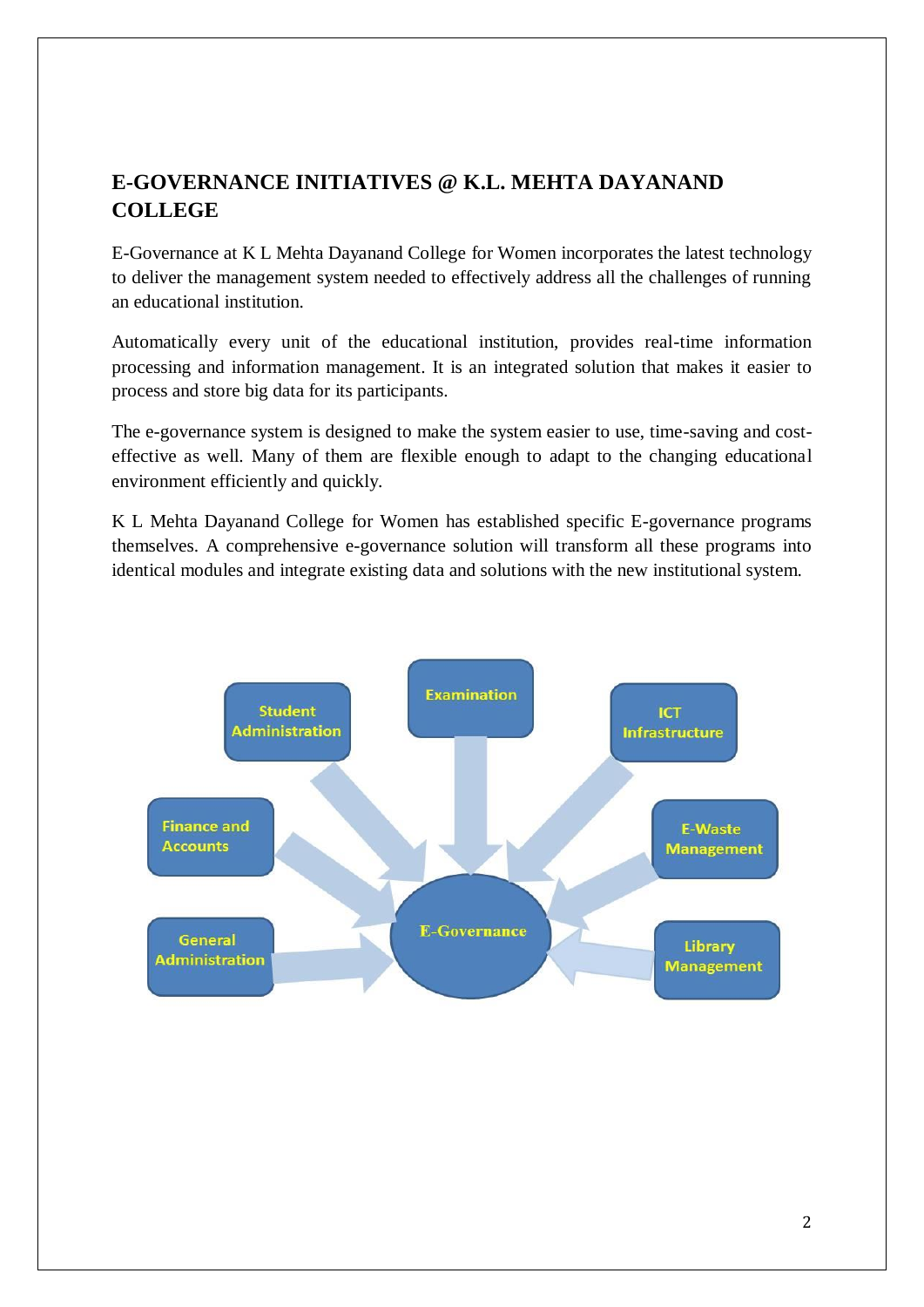#### **1.1 Our college has implemented e-governance in subsequent areas of operation:**

- **❖** General Administration
- Finance and Accounts
- ❖ Student Admission
- ❖ Examination
- ICT Infrastructure
- E-Waste Management
- Library Management

#### **2.1 IMPLEMENTATION OF E-GOVERNANCE IN AREA OF OPERATION OF ADMINISTRATION:**

- The college authorities can implement full supervision of all service units in the office through the ERP software.
- Administration Management communicates with members of the Governing Body as well as teaching and non-teaching staff by e-mail.
- All important management information including notifications is regularly published on the website.
- Biometric attendance for all staff members.
- Fully automated, wireless office with 24x7 internet facility.
- To achieve the goal of Paperless IQAC, members of the committee began using Google properties as-
- 1. Google Sheet: Data Collection in Various Departments
- 2. Google Docs: Preparing notifications and activity reports.
- 3. Google Forms: Editing feedback forms and online retrieval for students, parents.
	- College campus CCTV cameras installed in various areas of need. ICT is introduced into the administration.
	- The WhatsApp groups provide short notifications for any college event.
	- WhatsApp groups are also used for awareness and performance with the same fluency.

#### **2.2 IMPLEMENTATION OF E-GOVERNANCE IN AREA OF OPERATION OF FINANCE AND ACCOUNTS:**

- The accounts of the institution are maintained through the Tally software and ERP.
- The office continues to take care of its account on Tally. Latest versions of the software are purchased and employed by the college. Advanced features help the staff to take care of financial records effectively and efficiently. Profit and loss record is generated through this software only. All the analysis reports are generated through Tally. Appropriate security measures should be taken for maintaining confidentiality of the transactions. Training to the prevailing staff and updating of the prevailing software must be done regularly.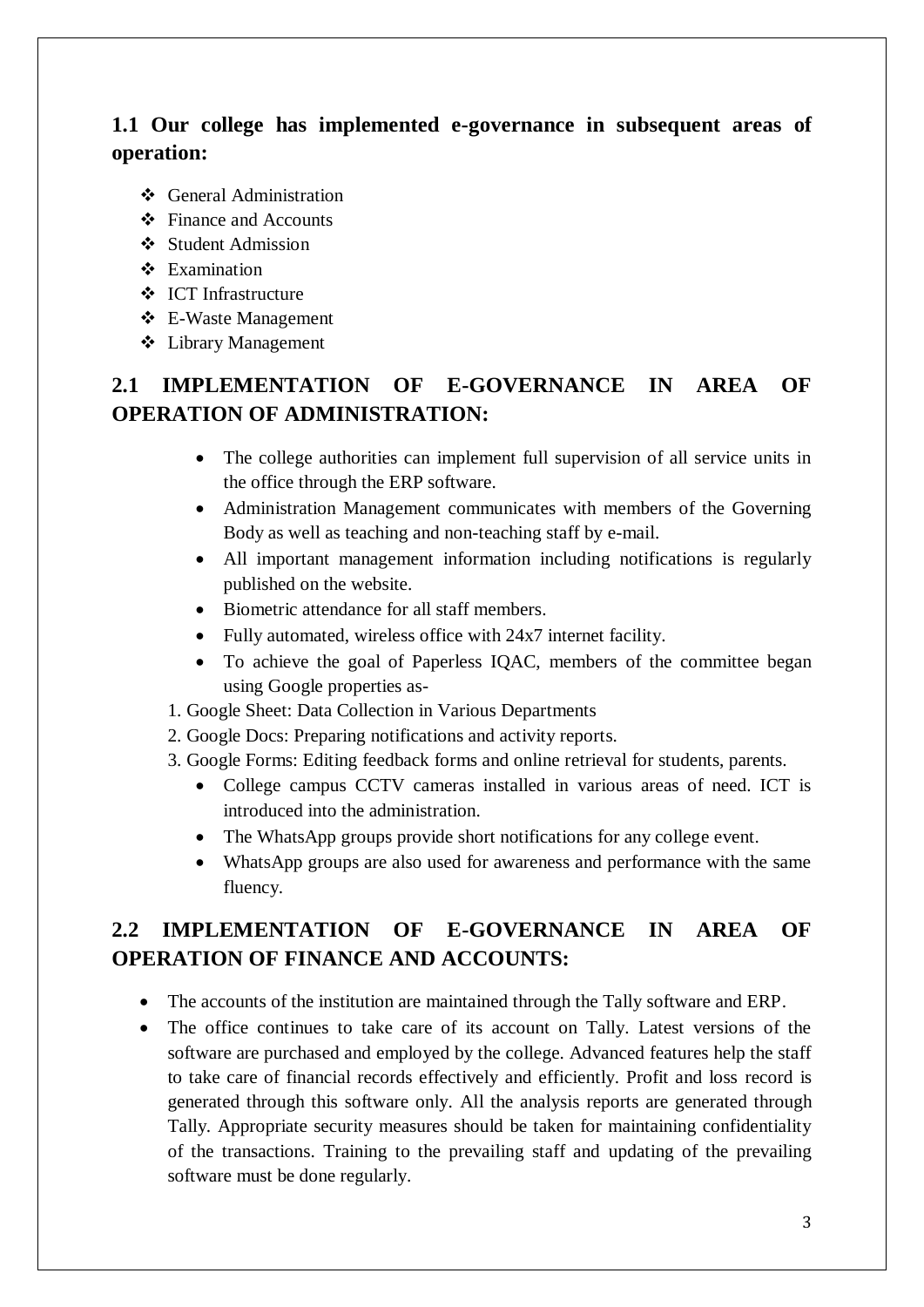- The college also use software like Public Financial Management System (PFMS) which is employed to manage the funds received from the government.
- Payroll Management System which helps to automatically calculate the salary, generate salary slips, disperse the salary to the bank accounts. TDS, Provident Fund, Allowances, etc all are managed by this technique. Reports are often generated for all Staff members. Payments are generally made and received through online mode like NEFT, RTGS, Bank Transfers, etc.

#### **2.3 IMPLEMENTATION OF E-GOVERNANCE IN AREA OF OPERATION OF STUDENT ADMISSION & SUPPORT:**

- An open and transparent strategy for the admission process is followed which is further strengthened by the moral practices and regulations as opined by the Maharshi Dayanand University, Rohtak. The college brings out its Brochure which is displayed on the website that has guidelines for the admission process. An Admission Portal is managed for the admissions within the college. Number of students applying to every programme, withdrawals and fee submission are all to be managed through this Portal only. Students are required to submit a separate online form for taking admission to the college and for this purpose a web software to be employed by the Admission Coordinator of University.
- Student Admission is carried out through Government Portal.
- The college website act as a mirror of the college information. Admission and online transaction interfaces are provided on website. College is having an external agency for updating and maintaining website.

#### **2.4 IMPLEMENTATION OF E-GOVERNANCE IN AREA OF OPERATION OF EXAMINATION:**

- Examination Process is handled through ERP.
- Filling of examination forms, obtaining admit cards, uploading of marks etc. everything is done in online manner. Academic Cell of College Examination oversees the complete process of examination under the guidance of the examination controller of the institution.
- RR performs for 1st year students & CR Performs for  $2<sup>nd</sup>$  year students on MDU ERP Portal. After RR/CR, University provide admit card of student on MDU ERP Portal. Then college fill Internal (Sessional Assessment) & Practical Assessment Marks in the Portal. After filling assessment marks & Exam of student's, University declare the results of students.
- The Examination process is regulated by the University and thus e-governance policy of the University to be adopted during this regard.

### **2.5 IMPLEMENTATION OF E-GOVERNANCE IN AREA OF OPERATION OF ICT INFRASTRUCTURE:**

#### **HARDWARE INFRASTRUCTURE**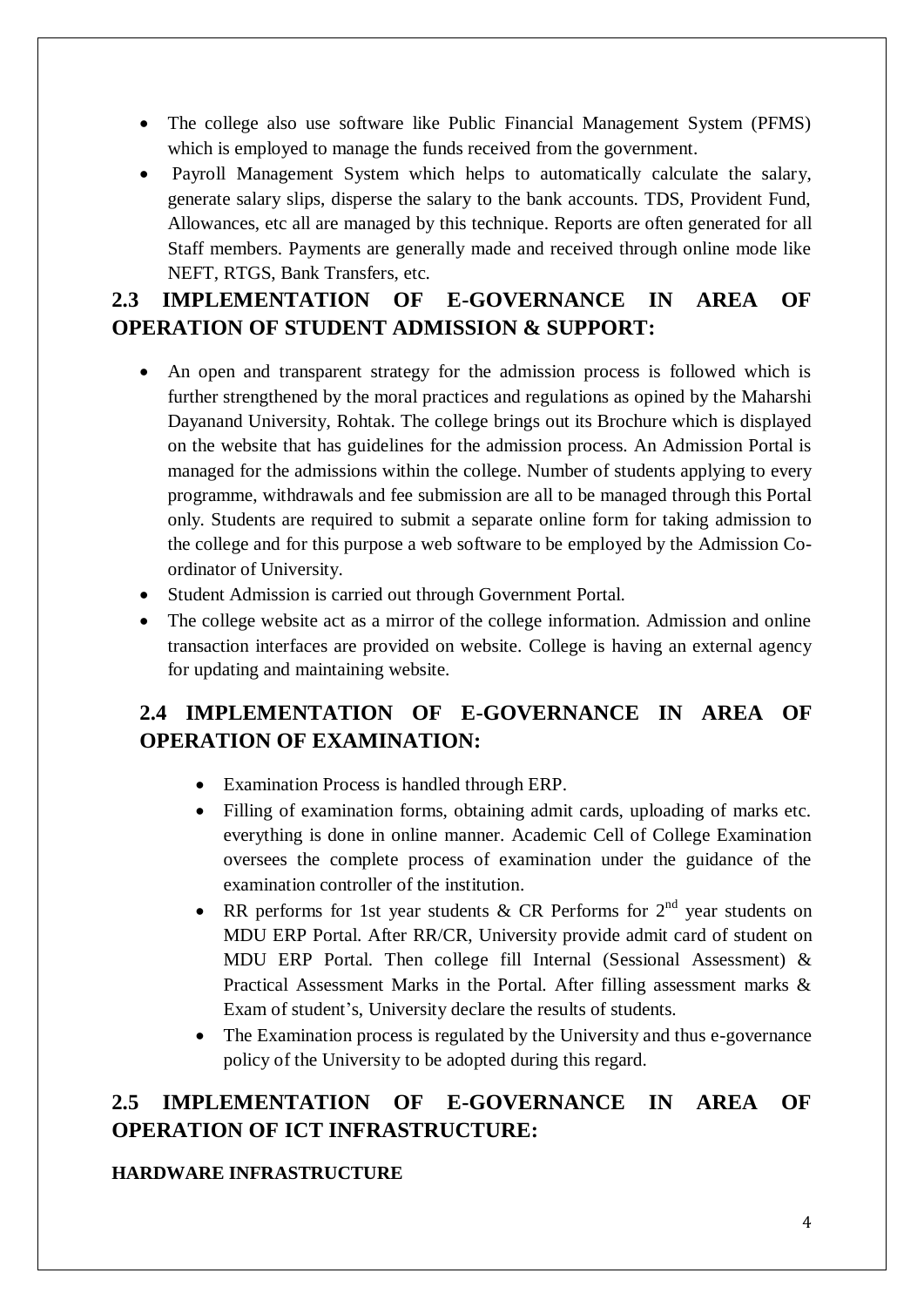- The College to make sure that it has adequate number of desktops for college students and staff.
- Computers and printers to be made available within the administrative block.
- Projectors and other multimedia devices to be provided within the auditorium, classrooms, seminar rooms and laboratories.
- The infrastructure to be complemented by computer networking devices, scanners and interactive teaching board/smart board etc.

#### **SOFTWARE INFRASTRUCTURE**

- The College to take care of adequate configuration servers to permit fast transmission of knowledge to the varied computers.
- Office automation packages for desktops, like MS Office, Tally and Antivirus to be purchased and updated regularly.

**WEBSITE**: The website will act as an information centre which can reflect about the college, all its activities, important notices, courses offered, etc. Trainings are given to the office staff and teaching staff regarding this. The Committee is taking care of the method of updating, maintaining and dealing of the web site on a daily basis. The Committee also will search for other changes that are required on the web site. The college strives to showcase its vibrant self and activeness through its website. All the important notifications need to go on the web site as and once they are released.

### **2.6 IMPLEMENTATION OF E-GOVERNANCE IN AREA OF OPERATION OF E-WASTE MANAGEMENT:**

College ensures that its usage of technology and generation of E-waste doesn't impact the environment. For that e-waste is given to authorised e-waste management agency time to time.

## **2.7 IMPLEMENTATION OF E-GOVERNANCE IN AREA OF OPERATION OF LIBRARY MANAGEMENT:**

The College continues to take care of its academic excellence through maintaining a wellstocked library. The college adds more and more e-learning resources for the advantage of the teachers and therefore the students. The college have subscribed new journals and books and continue to do so regularly. Recommendations are taken from the teachers and students while subscribing to the e-resources. Teachers can apply to urge books of various authors for the themes they're teaching to extend the knowledge database.

> • The Library to put in fully automated ILMS (Integrated Library Management) Software) software which should have a simple to use- Graphical interface export facility for many reports.